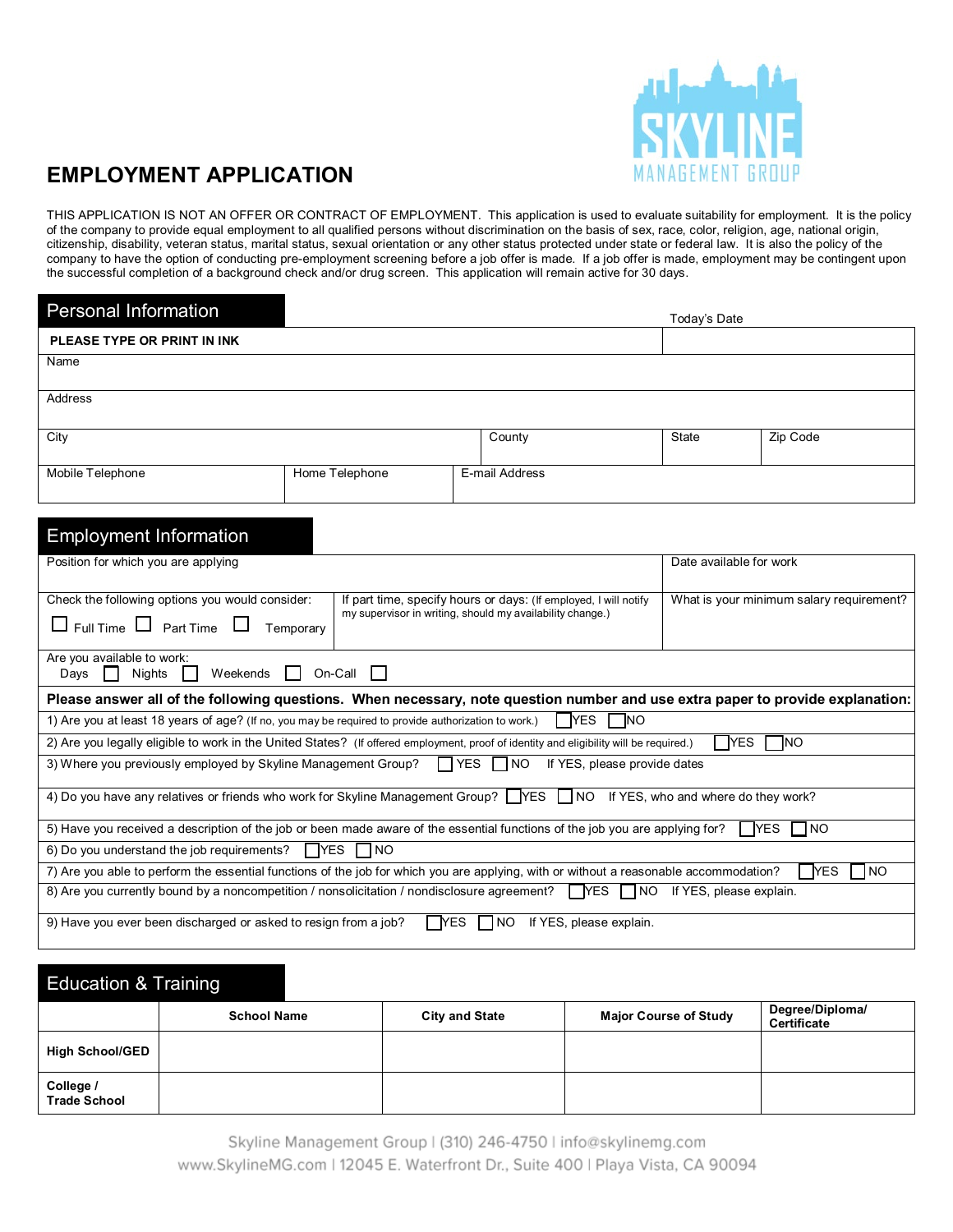

### **EMPLOYMENT APPLICATION**

**Applicant Name:** \_\_\_\_\_\_\_\_\_\_\_\_\_\_\_\_\_\_\_\_\_\_\_\_\_\_\_\_\_\_\_\_\_\_\_\_\_\_\_\_\_\_\_\_\_\_\_\_\_\_\_\_\_\_

| Other job related skills or training:       |             |
|---------------------------------------------|-------------|
|                                             |             |
|                                             |             |
|                                             |             |
|                                             |             |
|                                             |             |
| Professional License or Membership:         |             |
|                                             |             |
|                                             |             |
| List any languages that you speak fluently: | Read/write: |
|                                             |             |

#### Employment History

Experience beginning with the present or most recent job, including U.S. Military Service, (use back or application, if necessary, to list ALL prior employers).

| Name of Employer                                                                                           | City            | State                                                          |  |  |
|------------------------------------------------------------------------------------------------------------|-----------------|----------------------------------------------------------------|--|--|
|                                                                                                            |                 |                                                                |  |  |
| Most Recent Job Held<br>Dates Employed: From (month/year) To (month/year)                                  | Title           |                                                                |  |  |
| Name and Title of Supervisor                                                                               |                 |                                                                |  |  |
|                                                                                                            |                 | <b>Telephone Number</b>                                        |  |  |
| May We Contact? LVES NO                                                                                    |                 | Type of Employment:                                            |  |  |
|                                                                                                            |                 | $\square$ Full Time $\square$ Part Time                        |  |  |
| <b>Brief Description of Duties</b>                                                                         |                 |                                                                |  |  |
|                                                                                                            |                 |                                                                |  |  |
| Reason for Leaving                                                                                         | Last Salary: \$ |                                                                |  |  |
|                                                                                                            |                 |                                                                |  |  |
|                                                                                                            |                 |                                                                |  |  |
| Name of Employer                                                                                           | City            | State                                                          |  |  |
| Dates Employed: From (month/year) To (month/year)                                                          | Title           |                                                                |  |  |
|                                                                                                            |                 |                                                                |  |  |
| Previous Employment<br>Name and Title of Supervisor                                                        |                 | Telephone Number                                               |  |  |
|                                                                                                            |                 |                                                                |  |  |
| $L$ <sub>YES</sub> $L$ <sub>NO</sub><br>May We Contact?                                                    |                 | Type of Employment:<br>$\square$ Full Time $\square$ Part Time |  |  |
| <b>Brief Description of Duties</b>                                                                         |                 |                                                                |  |  |
|                                                                                                            |                 |                                                                |  |  |
| Reason for Leaving                                                                                         | Last Salary: \$ |                                                                |  |  |
|                                                                                                            |                 |                                                                |  |  |
|                                                                                                            |                 |                                                                |  |  |
| Name of Employer                                                                                           | City            | State                                                          |  |  |
|                                                                                                            |                 |                                                                |  |  |
| Dates Employed: From (month/year) To (month/year)                                                          | Title           |                                                                |  |  |
| Name and Title of Supervisor                                                                               |                 | <b>Telephone Number</b>                                        |  |  |
| Previous Employment                                                                                        |                 |                                                                |  |  |
| Type of Employment:<br>May We Contact? $\Box$ YES $\Box$<br><b>NO</b><br>$\Box$ Full Time $\Box$ Part Time |                 |                                                                |  |  |
| <b>Brief Description of Duties</b>                                                                         |                 |                                                                |  |  |
|                                                                                                            |                 |                                                                |  |  |
|                                                                                                            |                 |                                                                |  |  |
| Reason for Leaving                                                                                         | Last Salary: \$ |                                                                |  |  |